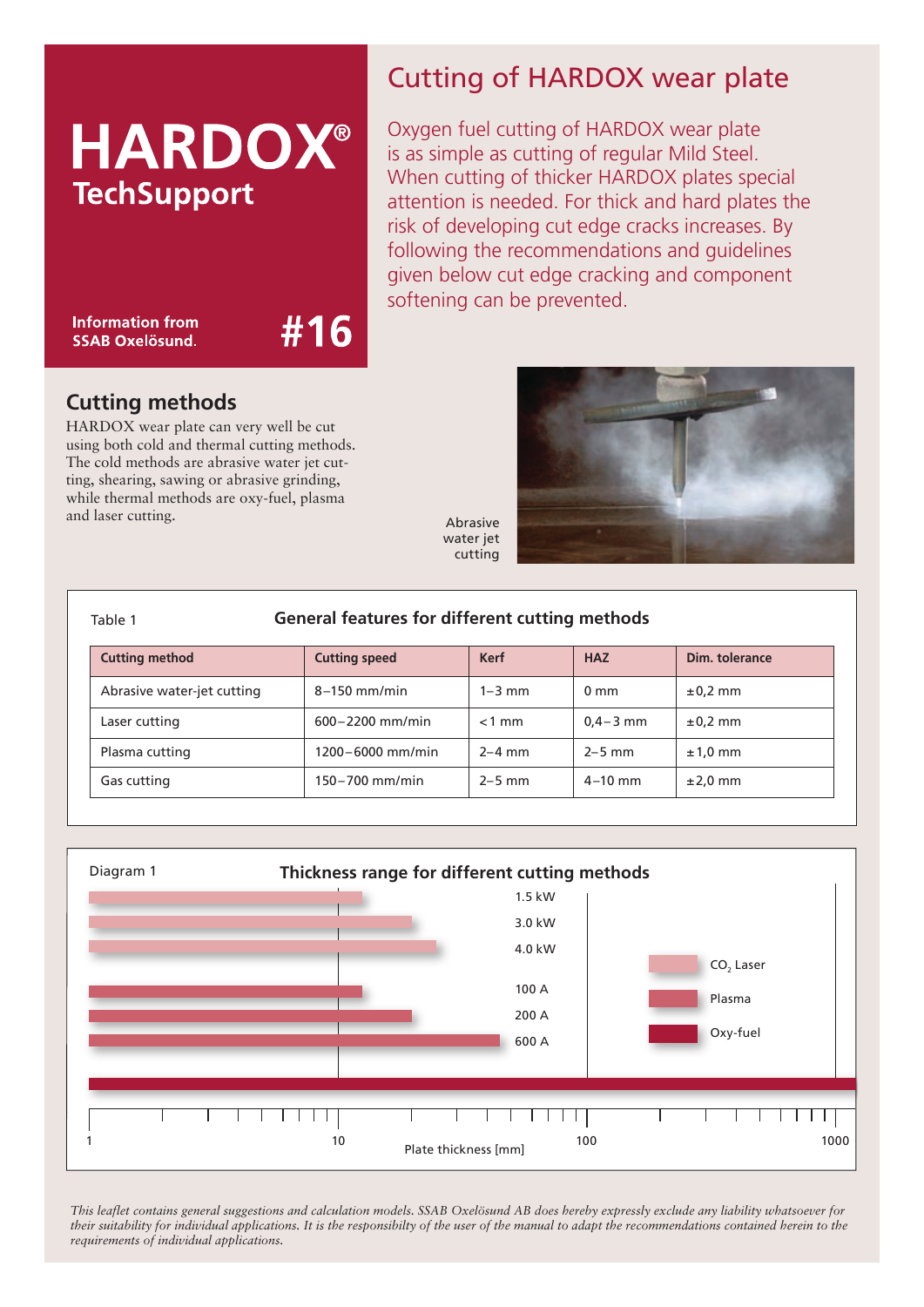### **Cut edge cracking**

Cut edge cracking is a phenomenon that is closely related to hydrogen cracking in welds and occurs when thermal cutting methods are used. If cut edge cracks should occur, they will become visible between 48 hours and up to several weeks after the cutting. So cut edge cracking can be regarded as delayed cracking. The risk of cut edge cracking increases with the steel hardness and plate thickness.

Preheating using the Linde blow pipe system.



Table 2. Preheating of HARDOX prior to oxyfuel cutting.

| Grade               | <b>Plate thickness</b>                       | Preheating temp.                                      |
|---------------------|----------------------------------------------|-------------------------------------------------------|
| <b>HARDOX HiTuf</b> | $≥90$ mm                                     | $100^{\circ}$ C                                       |
| HARDOX 400          | 45-59,9 mm<br>$60 - 80$ mm<br>$>80$ mm       | $100^{\circ}$ C<br>$150^{\circ}$ C<br>$175^{\circ}$ C |
| HARDOX 450          | 40 - 49,9 mm<br>$50 - 69.9$ mm<br>70 - 80 mm | $100^{\circ}$ C<br>$150^{\circ}$ C<br>$175^{\circ}$ C |
| HARDOX 500          | 30–49,9 mm<br>$50 - 59.9$ mm<br>$60 - 80$ mm | $100^{\circ}$ C<br>$150^{\circ}$ C<br>$175^{\circ}$ C |
| HARDOX 550          | $20 - 50$ mm                                 | $150^{\circ}$ C                                       |
| HARDOX 600          | 12-29,9 mm<br>$30 - 50$ mm                   | $150^{\circ}$ C<br>$175^{\circ}$ C                    |

#### **Preheating**

Preheating prior to cutting is the best way of eliminating the risk of cut edge cracking. Preheating is most commonly applied prior to oxy-fuel cutting. As shown in Table 2, the preheating temperature depends on the steel grade and the plate thickness.

Preheating can be carried out by means of burner lances, electric heating mats or by heating in a furnace. The required temperature should be measured on the opposite side from that at which heating takes place.

N.B. It is important to maintain a low temperature gradient across the plate crosssection in order to avoid local overheating at the contact area of the heat source.

#### **Low cutting speed**

Another way of avoiding cut edge cracking is to maintain a low cutting speed. This could be an alternative if preheating cannot be carried out. Cutting at low speed is less reliable than preheating for preventing cut edge cracking. If preheating is not employed, the maximum permissible cutting speed depends on the steel grade and the plate thickness, as shown in Table 3.

A combination of preheating and low cutting speed is recommended for reducing further the susceptibility to cut edge cracking.

#### Table 3.

Maximum cutting peed, mm/minute, if no preheating is employed in oxy-fuel cutting.

| <b>Plate thickness</b> | <b>HARDOX 400</b> | <b>HARDOX 450</b> | <b>HARDOX 500</b> | <b>HARDOX 550</b> | <b>HARDOX 600</b>    |
|------------------------|-------------------|-------------------|-------------------|-------------------|----------------------|
| ≤12 mm                 | no restrictions   | no restrictions   | no restrictions   | no restrictions   | no restrictions      |
| ≤15 mm                 | no restrictions   | no restrictions   | no restrictions   | no restrictions   | $300$ mm/min         |
| ≤20 mm                 | no restrictions   | no restrictions   | no restrictions   | no restrictions   | $200$ mm/min         |
| ≤25 mm                 | no restrictions   | no restrictions   | 300 mm/min        | $270$ mm/min      | $180$ mm/min         |
| ≤30 mm                 | no restrictions   | no restrictions   | $250$ mm/min      | $230$ mm/min      | $150$ mm/min         |
| $≤35$ mm               | no restrictions   | no restrictions   | $230$ mm/min      | 190 mm/min        | $140$ mm/min         |
| $≤40$ mm               | no restrictions   | $230$ mm/min      | $200$ mm/min      | $160$ mm/min      | $130$ mm/min         |
| $≤45$ mm               | $230$ mm/min      | $200$ mm/min      | $170$ mm/min      | $140$ mm/min      | $120 \text{ mm/min}$ |
| ≤50 mm                 | $210$ mm/min      | $180$ mm/min      | $150$ mm/min      | $130$ mm/min      | $110$ mm/min         |
| ≤60 mm                 | $200$ mm/min      | $170$ mm/min      | $140$ mm/min      |                   |                      |
| ≤70 mm                 | $190$ mm/min      | $160$ mm/min      | $135$ mm/min      |                   |                      |
| ≤80 mm                 | $180$ mm/min      | $150$ mm/min      | $130$ mm/min      |                   |                      |
| >80 mm                 | Preheating        |                   |                   |                   |                      |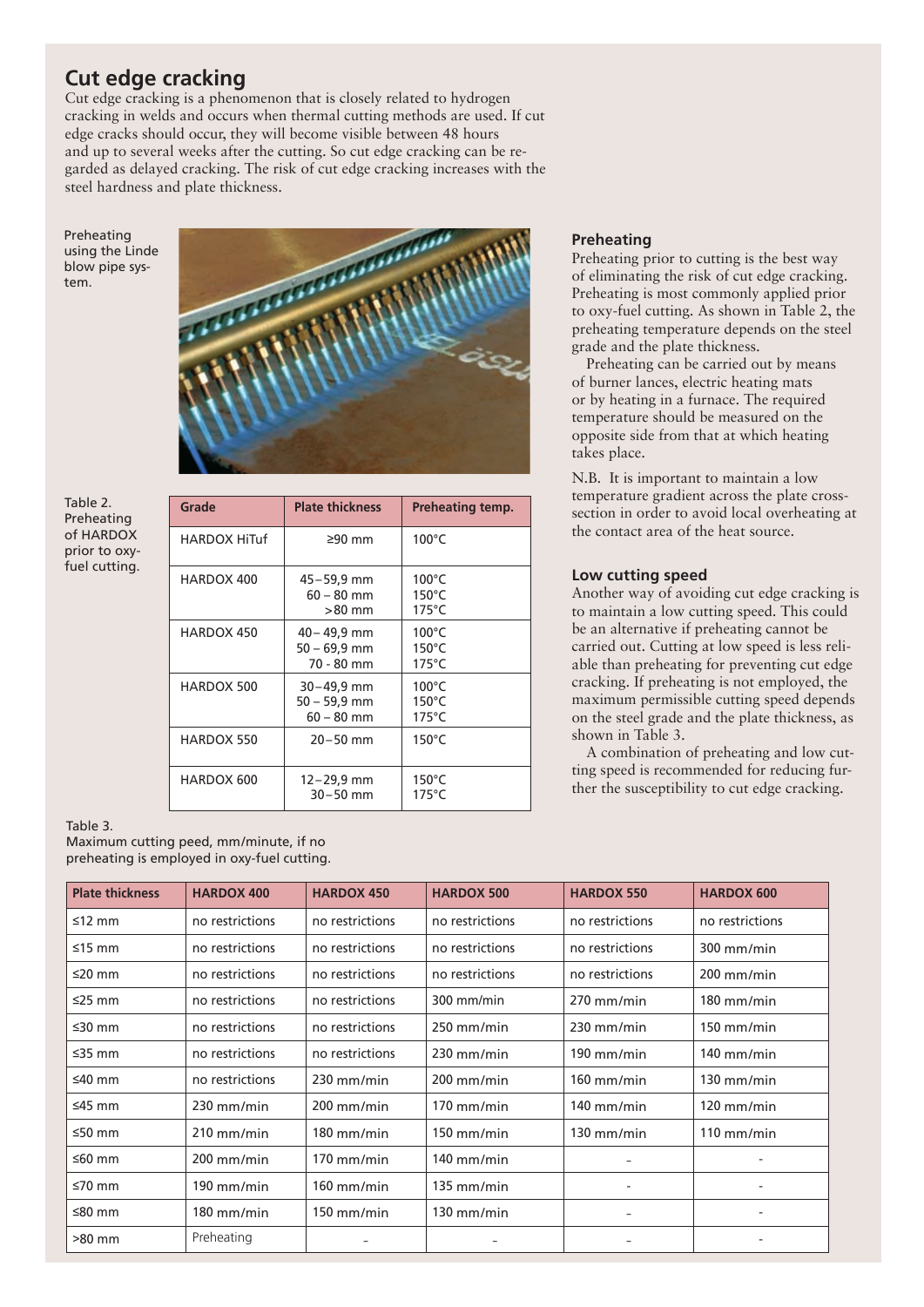#### **Slow cooling**

Regardless of whether or not preheating of the cut parts is employed, a slow cooling rate will reduce the risk of cut edge cracking. Slow cooling can be achieved if the parts are stacked together while still warm from the cutting process, and are covered with an insulating blanket. Allow the parts to cool slowly down to room temperature.

#### **Post-heating**

Heating of the parts immediately after cutting is another method that can be used. This will prolong the time at temperature to allow the hydrogen to escape from the plate and, to some extent, reduce the residual stresses at the cut edge. The soaking temperature should be the same as that given in Table 2, and the soaking time should be at least 5 minutes per mm of plate thickness.

Burner lances, electric heating mats or heat treatment in a furnace can be used for postheating.

#### **Reducing the risk of softening**

The resistance of the steel to softening depends on its chemistry, microstructure and the way in which it has been processed.

The smaller the part that is thermally cut, the greater the risk of the whole component being softened. If the temperature of the steel exceeds 200–250�C, the hardness of the steel will be reduced, according to diagram 2.

#### **Cutting method**

When small parts are cut, the heat supplied by the cutting torch and by preheating will be accumulated in the workpiece. The smaller the size of the cut part, the greater the risk of softening. When *oxy-fuel* is used for cutting 30 mm or thicker plate, the rule of thumb is that there is risk of loss of hardness of the entire component if the distance between two cuts is less than 200 mm.

The best way of eliminating the risk of softening is to use cold cutting methods, such as *abrasive water jet cutting*. If thermal cutting must be performed, *laser or plasma cutting* is preferable to oxy-fuel cutting.

This is because oxy-fuel cutting supplies more heat and thus raises the temperature of the workpiece.

#### **Submerged cutting**

An effective way of limiting and reducing the extent of the soft zone is to water-cool the plate and the cut surfaces during the cutting operation. This can be done either by submerging the plate in water or by spraying water into the cut during cutting. *Submerged cutting* can be done both in plasma cutting and in oxy-fuel cutting.

Some advantages offered by *submerged cutting* are listed below.

- � Narrower heat affected zone
- Prevents loss of hardness of the whole component
- Reduced distortion of the cut part
- Parts are cooled directly after cutting
- No fumes or dust
- Reduced noise level



Diagram 2

Submerged cutting.